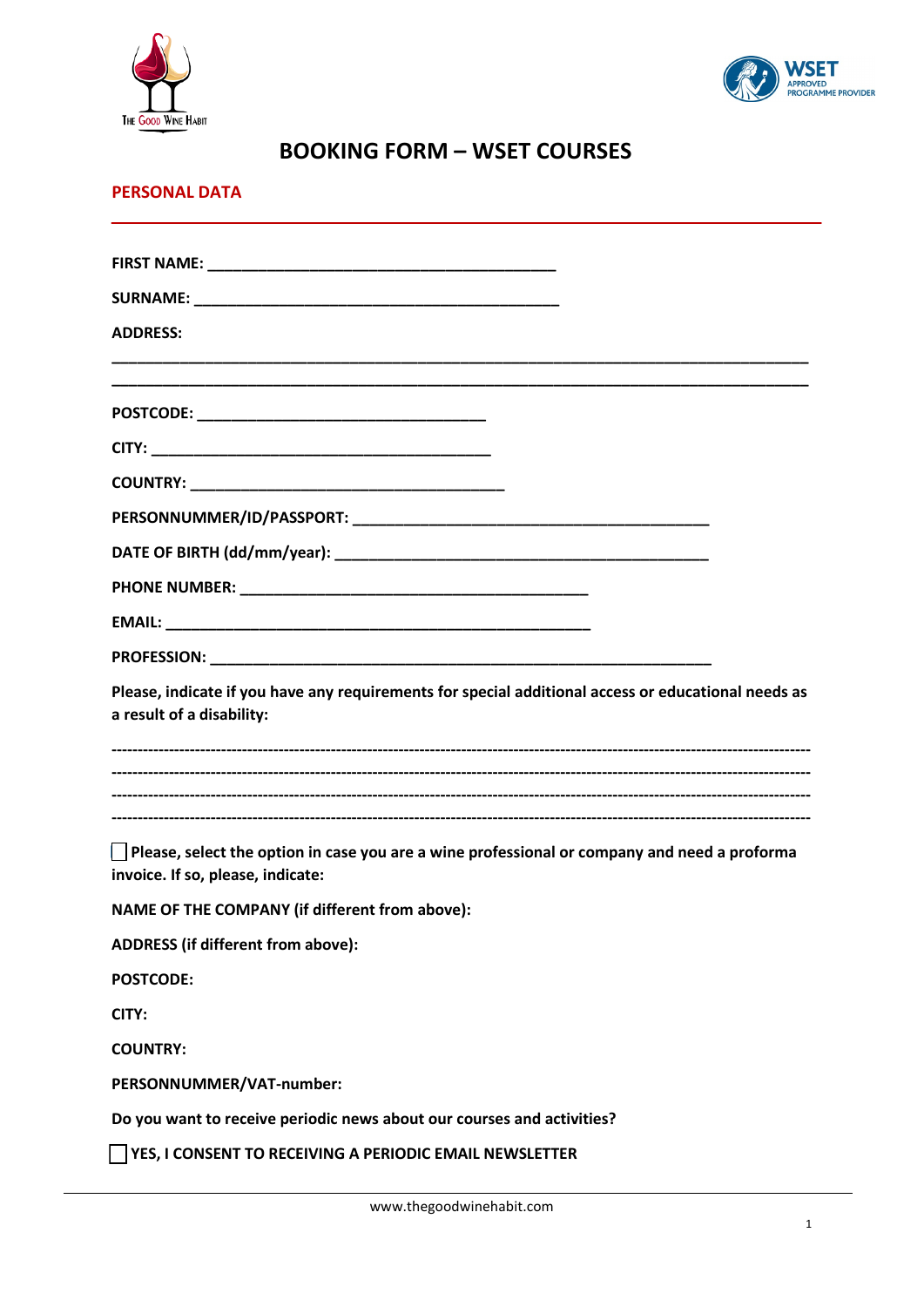



## **WHICH WSET COURSE DO YOU WANT TO ENROLL ON?**

 **WSET Level 1 Award in Wines Date of the Course: WSET Level 2 Award in Wines Date of the Course: WSET Level 3 Award in Wines**

#### **Date of the Course:**

The cost includes all study materials, wine samples, tuition, examination fee and postage charges for the delivery of the study pack (Sweden only).

#### **PAYMENT**

All the payments must be made via bank transfer to the following bank account:

**Beneficiary: Tommasella Perniciaro**

**Entity: HANDELSBANKEN**

**IBAN: SE21 6000 0000 0005 0511 5441**

Please, indicate student's name and surname in the bank transfer object.

Any bank transfer expenses will be covered by the student.

International payments must be made in Swedish KR.

It is also possible to pay via **SWISH**. Please, contact us for more information at [tperniciaro@thegoodwinehabit.com.](mailto:tperniciaro@thegoodwinehabit.com)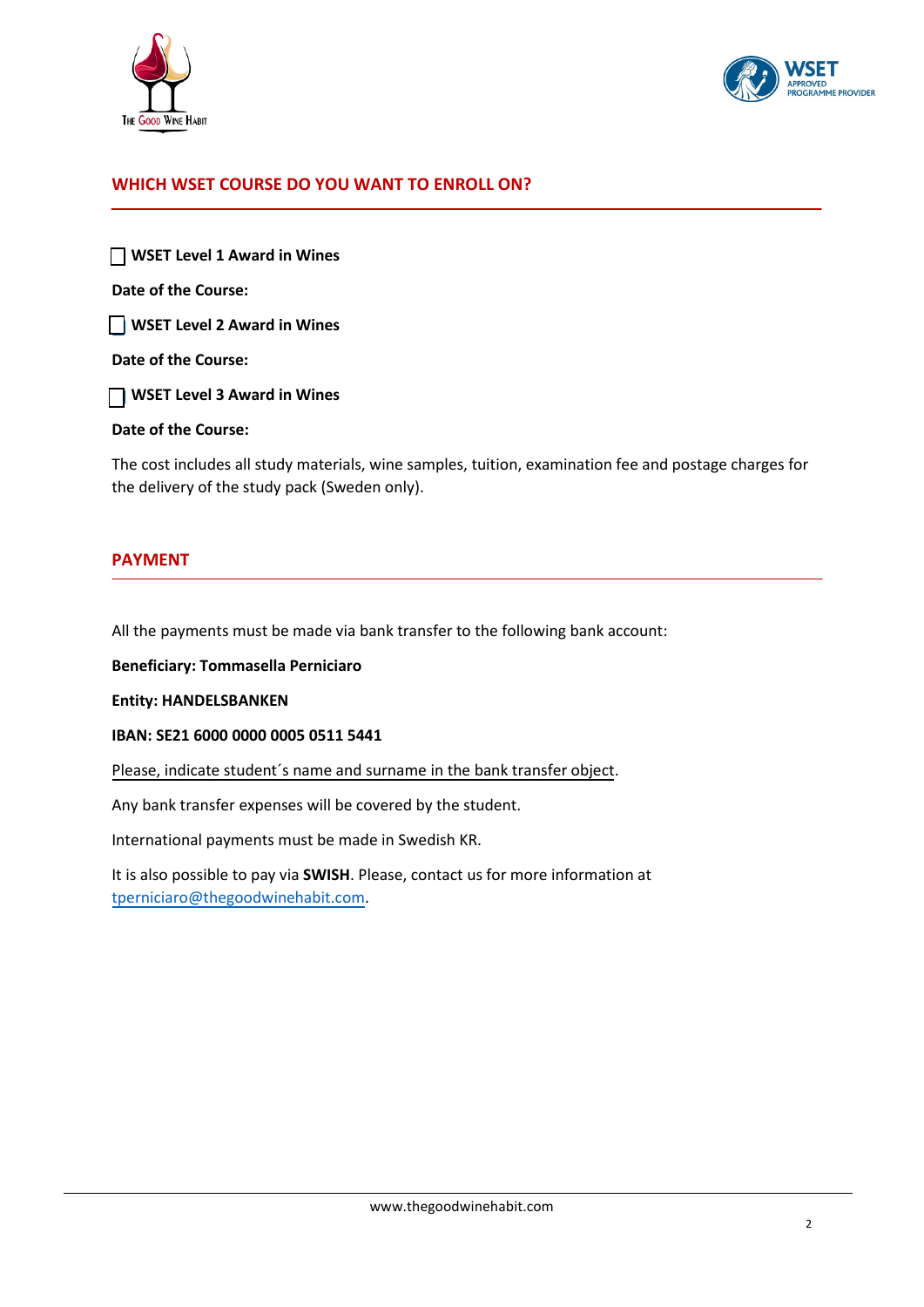



## **TERMS AND CONDITIONS**

- 1. Full payment must be made at time of booking we do not accept provisional bookings and places will only be confirmed once payment is received by our bank, the payment receipt sent by email together with the booking form already filled and accepted to the enticiaro@thegoodwinehabit.com. Students will then receive a booking confirmation via email. No booking in advance will be accepted, only following the bank payment order.
- 2. Once the payment has been received and the place confirmed by the Good Wine Habit, the study pack will be sent to the student´s address indicated in the booking form. Level 1 course materials are provided to students on the first day of the course. They will not be posted in advance. Levels 2 and 3 course materials will be posted to a student's home address on confirmation of payment of fees. The pack is bulky and requires a signature. It is essential that a daytime telephone number is provided on your booking form. Please note that your email address will be sent to our distribution center to enable your materials to be tracked by you to ensure delivery. If you do not wish your email to be sent to this secure third party, please contact The Good Wine Habit before booking to arrange another method of receiving materials. It is important for the student to provide a complete and accurate delivery address. Any materials returned to our distribution center, having not been successfully received by the student, will automatically result in an additional cost of return being charged.
- 3. The student must provide personal information to receive the study pack and the final WSET certificate and to book a course place. Every change/update in the personal data must be communicated to The Good Wine Habit.
- 4. At The Good Wine Habit we strive to create an inclusive environment for all of our students and will make any reasonable attempt to provide support if you have any additional access or educational needs as a result of a disability. Requirements will be evaluated on an individual case basis. Please, contact us on +46 733 468147 or email [tperniciaro@thegoodwinehabit.com](mailto:tperniciaro@thegoodwinehabit.com) to discuss your needs together.

#### 5. **Cancellations**

- 1. Cancellations of confirmed places must be communicated via email to [tperniciaro@thegoodwinehabit.com.](mailto:tperniciaro@thegoodwinehabit.com) They are accepted up to 15 natural days prior to the start of the course. In this case, the entire cost of the confirmed place will be refunded. If the cancellation is communicated after this period, the student will lose the right to a refund.
- 2. At the time of the cancellation, student must send back the study pack previously received which must be in perfect conditions. The postage expenses will be paid by the student. The student will be responsible for any damage to the study pack previously received. In case of damages to the study pack, the student will be required to pay the total price of books purchase.
- 3. Once the cancellation is confirmed and the study pack received by The Good Wine Habit, the refund will be paid to student in 14 days.

#### 6. **Transfers:**

- 1. Transfers of a confirmed booking either to another course or applicant can be made up to 15 natural days before the course start date on payment of a 350 SEK admin fee plus the cost of any additional study materials which may be applicable.
- 2. Transfers cannot be carried forward to the next academic year. If a confirmed course booking is cancelled during the 15 natural days prior to the start of the course, or at any time after the start of the course, no refund or transfer of the course fees will be made.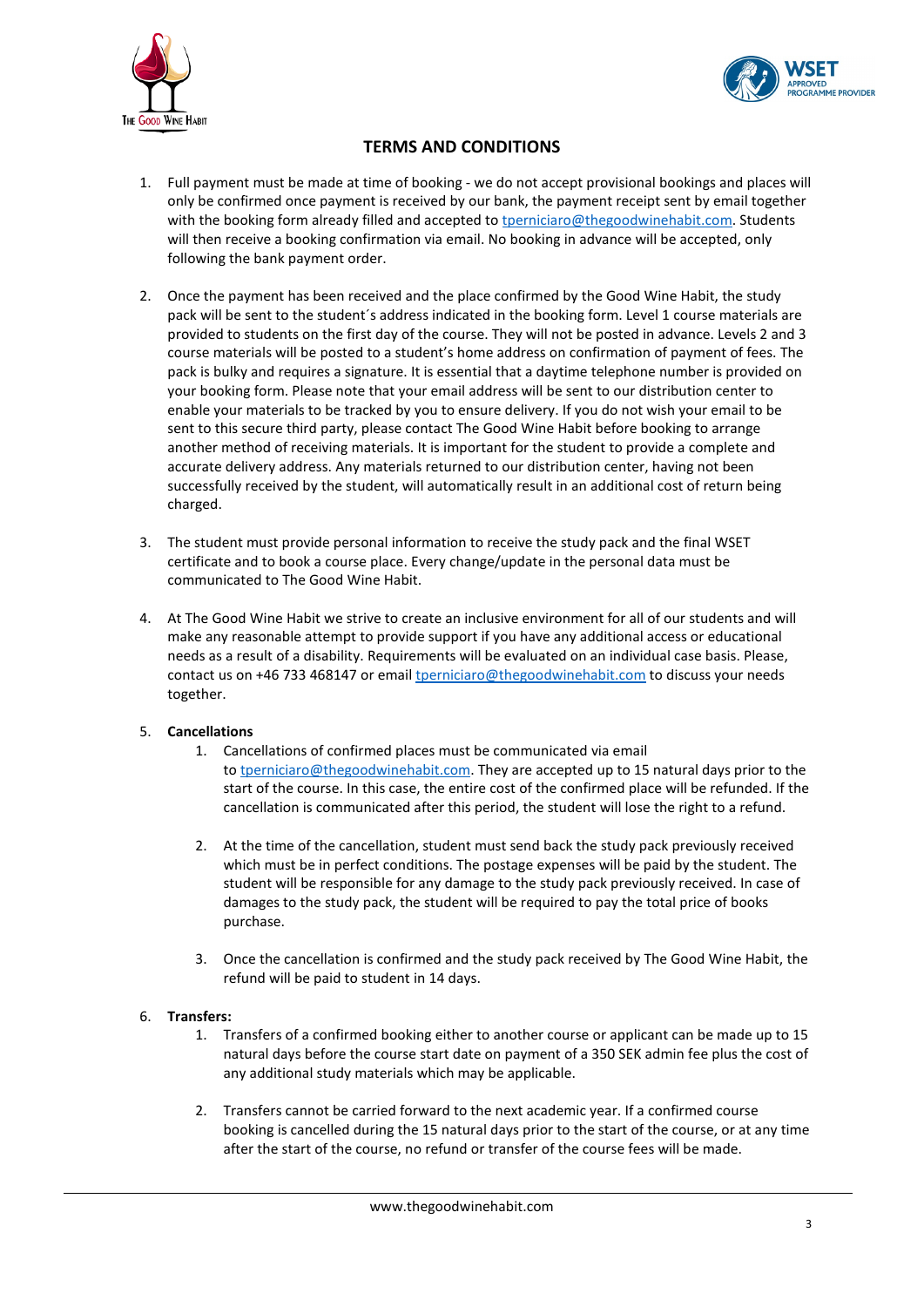



- 3. Examination dates are fixed to the course onto which you book. If the student cannot sit the examination on the fixed date of the booked course, he/she must send a transfer request to an alternative date by email to [tperniciaro@thegoodwinehabit.com](mailto:tperniciaro@thegoodwinehabit.com) at least 15 natural days before the original examination date. If an alternative exam date of another course of the same level has been already fixed by The Good Wine Habit, the student will not incur any administration fee.
- 4. If transfer requests are made during the 15 natural days before the examination date or the alternative date for the exam linked to new courses has not been arranged yet, the student will incur the admin fee (750 SEK) and cost of examination paper which will have been ordered via WSET Awards.
- 5. The Good Wine Habit reserves the right either to change the date of a course or cancel a course if the minimum required number of students is not reached. Alternative dates will be notified 14 natural days prior to the planned start date of the original course. The enrollment fee that was already paid by the student will be transferred to the new course with no additional charge. In case the new dates were nonviable for the student, the entire course fee will be refunded in full by The Good Wine Habit.
- 6. Please note all transfers are subject to availability on alternative course/examination dates.
- 7. No student is allowed to sit the examination without having attended the related course, with the only exception of on line students.
- 8. On the day of the exam, the student must provide an ID-card or passport with personal photograph. If not, the student will not be allowed to sit the examination.
- 9. The student must read the course Specification available on our [website](http://www.thegoodwinehabit.com/) under each course section.
- 10. **Re-sits**:
	- 1. Students who have not passed the examination has the right to re-sit. The request must be sent by email to [tperniciaro@thegoodwinehabit.com](mailto:tperniciaro@thegoodwinehabit.com) up to 15 natural days before the new already planned exam date. The student will be required to pay the related exam fee for resits, which are:
		- Level 1 Award in Wines: 1000 SEK (VAT included)
		- Level 2 Award in Wines: 1500 SEK (VAT included)
		- Level 3 Award in Wines:
			- 2500 SEK (both theory and tasting, VAT included)
				- 1500 SEK (only theory, VAT included)
				- **1000 SEK (only tasting, VAT included)**

2. For Level 3 Award in Wine and Spirits, each failed part of the examination (theory or tasting) can be sit independently.

3. It is possible to plan an exam on a specific date but at a higher fee. Please, don´t hesitate to get in contact with us for more information.

4. If a candidate If the candidate doesn´t show up the day of the exam with no previous communication to The Good Wine Habit, the re-sit fee that has been already paid will be lost and the candidate will be asked to pay for a new fee, in case he decides to re-sit the exam in the future.